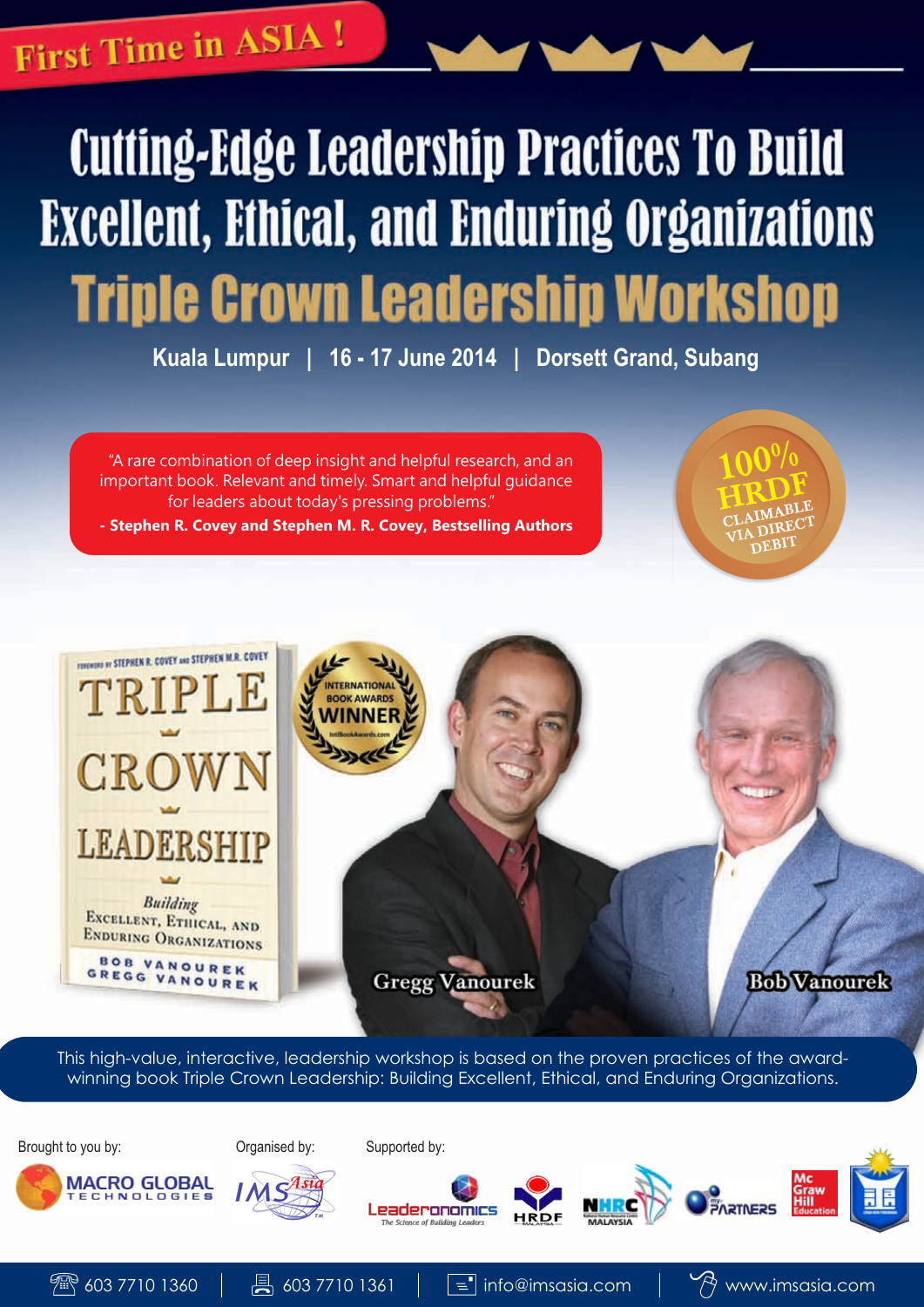### ABOUT THE WORKSHOP



## Personal **Message**



Organizations around the world are confronting a leadership crisis today. Scandals abound. Trust in business and government leaders is abysmally low. Employee engagement is waning. Competition is intense, budgets are under pressure, and disruptive technologies and business models are wreaking havoc even on market leaders.

How can your organization, not only survive in these turbulent times, but thrive?

Today's challenges require a better brand of leadership. They require compelling new leadership skills and a powerful leadership presence, with an ability to drive transformational change.

If you're hungry to take your leadership to the next level, you won't be disappointed with this workshop on how to build excellent, ethical, and enduring organizations.

Workshop participants will learn advanced leadership practices from global organizations, large and small, that are discarding failed approaches and blazing new paths to hire and promote people, inspire and engage employees, flex their leadership styles, unleash other leaders, and align their organizations for sustained high performance.

This interactive workshop will engage participants in learning and trying new leadership practices. It is designed to help participants transform their leadership and set their organizations on the quest to becoming excellent, ethical, and enduring. ~ from Bob and Gregg Vanourek



**Day 1 Day 2 Day 2 Day 2 interactive exercises**



The crisis in leadership

**WORKSHOP OUTLINE**

*NORKSHOP OUTLINE* 

**BENEFITS OF ATTENDING** The quest for a better brand of leadership

Triple crown leadership: excellent, ethical, and enduring Research basis

Overview of the 5 leadership practices

- Practice 1: Head and Heart: New approaches to hiring and promoting the right people
- Practice 2: The Colors: Inspiring and engaging your colleagues

Practice 3: Steel and Velvet: Flexing your leadership style Practice 4: Stewards: Leadership as a group performance

Practice 5: Alignment for sustained high performance Collaborative Alignment workshop Specialized track (participants choose one): Why organizations breakdown, or Leading startups and "intrapreneurship"/innovation in organizations Specialized track (participants choose one): New approaches to crises and turnarounds, or Leading social impact and nonprofits Summary of the cutting-edge leadership practices Open discussion, Q&A, and further practical applications Calls to action

#### **Participants will achieve the following learning outcomes:**

- How to achieve sustainable, exceptional performance with integrity
- How entrepreneurs can create high-performance, ethical, and impactful new ventures
- What leaders must do differently during crises and transformational turnarounds
- $\triangleright$  How to lead more effectively in government, social impact, and non-profit organizations
- $\triangleright$  How to build a more sustainable organization
- $\triangleright$  How to better select whom you hire, develop, and promote
- $\triangleright$  Why and how to fight corruption and unethical behavior
- $\triangleright$  How to better engage and inspire your employees, regardless of their age or background
- $\triangleright$  How to flex your natural leadership style to be more effective
- $\triangleright$  Why you must protect the "mavericks" and terminate the "toxic," even the superstars
- $\triangleright$  How to unleash empowered leaders throughout your organization
- How to create a high-performance culture of character
- $\triangleright$  How to align your organization for sustained high performance

#### **METHODOLOGY USED FOR MAXIMIZING THE TAKEAWAY VALUE**

- $\triangleright$  Engaging exercises and activities
- $\triangleright$  Content-rich and visually engaging presentations with key principles and relevant examples
- $\triangleright$  Sharing of key principles and practical learning experiences to illustrate the learning points
- $\triangleright$  Breakout sessions of small groups to brainstorm answers on each alignment step
- Ø Customized Action Plan, using Triple Crown Leadership Workbook



CEOs, Directors, General Managers, Heads of Departments, Senior Managers, Managers, **Management** Consultants, Academicians and any Individual interested in the field of Leadership from private sector, government sector, non-profit sector, educational sector and SME sector.

**WHO SHOULD ATTEND**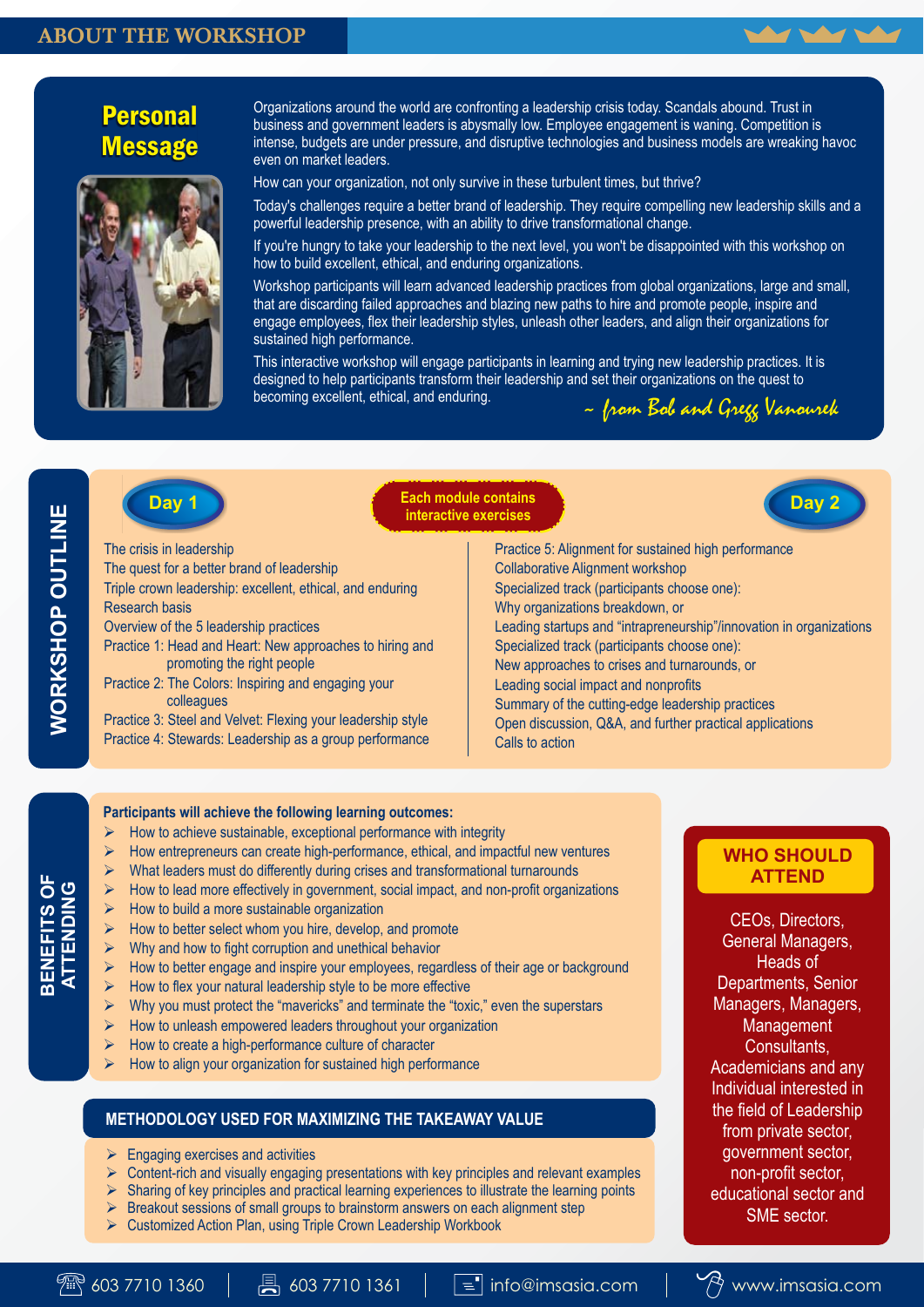#### ABOUT THE BOOK

Triple Crown Leadership draws upon the authors' leadership experiences as well as extensive research and interviews with leaders in more than sixty organizations in eleven countries. They include global corporations; social enterprises; turnarounds; startups; education and government organizations. The authors interviewed leaders from Cisco, eBay, GE, Google, Infosys, KIPP, Mayo Clinic, Princeton University, Share Our Strength, Spotify, Xerox, Zappos.com, and more. Triple Crown Leadership is a Winner of the 2013 International Book Awards in the "Business: General" category.

Every registration for this workshop includes a signed copy of this award winning book.



*"The best leadership book since Good to Great" – Bob Whipple, The Trust Ambassador* 

*"An inspiring call to action, a challenging mandate, and a compelling road map for leaders across the public, private, or nonprofit sector. A must read"*

*– Marty Linsky, Harvard Kennedy School faculty and co-founder, Cambridge Leadership Associates.*

## ABOUT THE WORKSHOP FACILITATORS

## **Bob Vanourek**



TRIPLE CROWN **LEADERSHIP** 

**BOR VANOURER**<br>GREGG VANOURER

**Bob** is a popular speaker, leadership author, and the former CEO of five companies from a startup to a \$1 billion New York Stock Exchange company.

He was an officer at two Fortune 500 firms, including Pitney Bowes, one of Jim Collins' "good to great" companies. Bob's businesses have won numerous awards, including Malcolm Baldrige Quality Prize and the Shingo Prize for Manufacturing Excellence, and Bob has served on numerous boards.

He is a Baker Scholar graduate (top 5%) of the Harvard Business School, a magna cum laude graduate of Princeton University, has attended Harvard's Kennedy School for teaching leadership, was certified by Phi Theta Kappa as a leadership instructor, and has taught leadership at the University of Denver and Colorado Mountain College and is Chairman Emeritus of the Vail Leadership Institute.

*" Bob has been named one of the Top 100 Thought Leaders in Trustworthy Business Behavior by Trust Across America ".*

## **Gregg Vanourek**



**Gregg** is co-author of three influential books: Triple Crown Leadership: Building Excellent, Ethical, and Enduring Organizations, Life Entrepreneurs: Ordinary People Creating Extraordinary Lives and Charter Schools in Action: Renewing Public Education.

He is an adjunct instructor at the Stockholm School of Entrepreneurship and at the Royal Institute of Technology in the division of Entrepreneurship and Innovation. He has also taught at the Euromed School of Management and University of Denver.

He has written for leading journals and media outlets, including Harvard Business Review and ASTD blogs and Washington Times columns. His writing has been featured in or reviewed by Fast Company, BusinessWeek, U.S. News & World Report, New York Times, Leader to Leader, Publishers Weekly, Entrepreneur, American Management Association, Center for Creative Leadership, and more.

Gregg is a graduate of the Yale School of Management (M.B.A.), London School of Economics and Political Science (M.Sc.), and Claremont McKenna College (B.A.). He serves on the board of the Vail Leadership Institute and on startup advisory boards.

 $P\rightarrow \infty$ 3 7710 1360  $\Box$   $\Box$  603 7710 1361  $\Box$   $\Box$  info@imsasia.com  $\Box$   $\partial$  www.imsasia.com